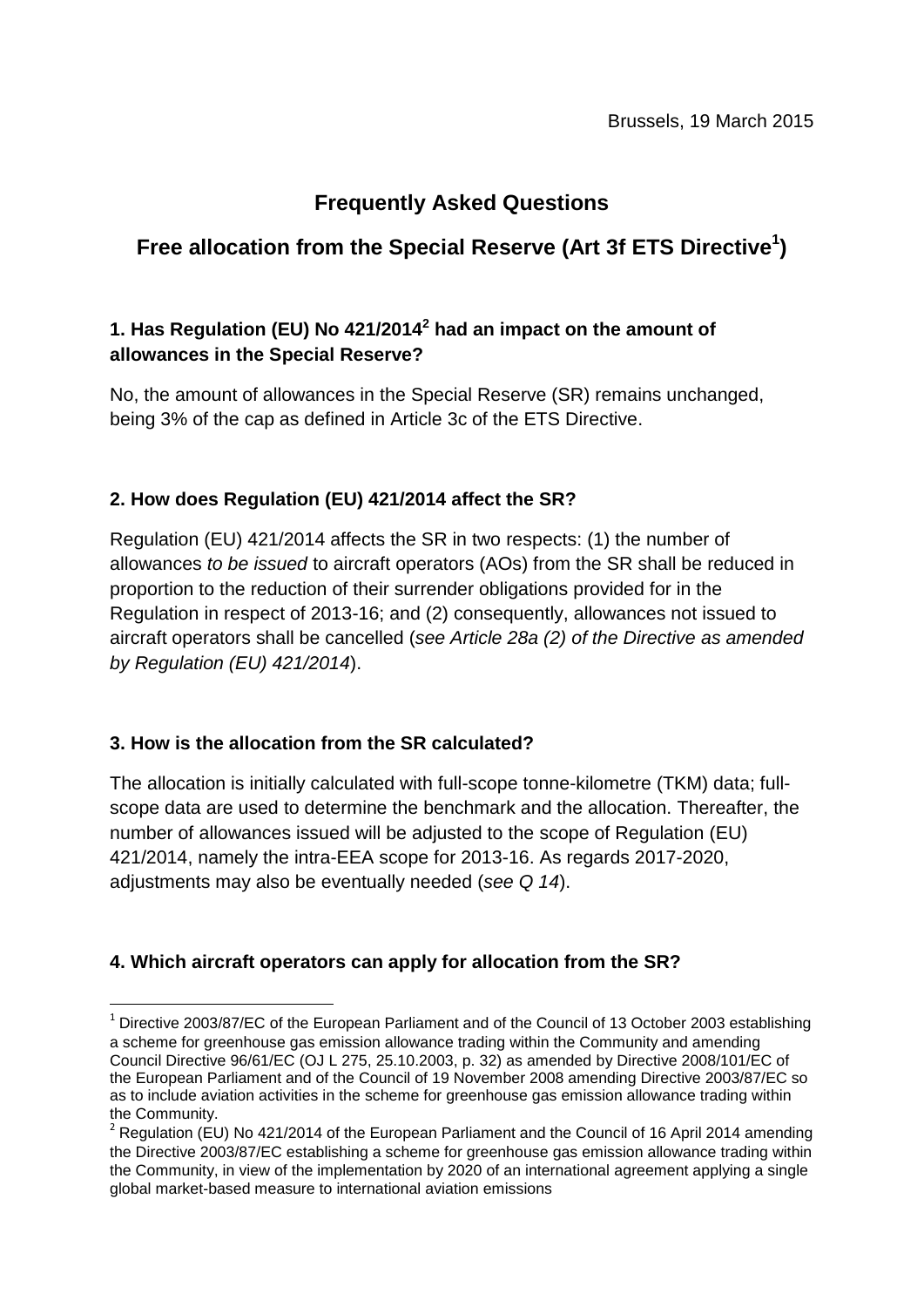Aircraft operators (AOs) who start performing aviation activities falling within Annex I of the ETS Directive after the end of 2010 and before the end of 2014 (new operators) or whose full-scope TKM data increase by an average of more than 18% annually between 2010 and 2014 can apply for allocation from the SR (Article 3f (1) of the Directive). To be entitled to apply for allocation from the SR, an AO must perform flights covered by the Annex I to the ETS Directive in 2014.

In both cases, the new or the additional activity cannot be in whole or in part a continuation of an aviation activity previously performed by another operator (*see Q&A number 6*).

Flights between aerodromes in Croatia and flights between Croatia and countries outside the EEA (additional aviation activities) should not be taken into account when calculating the aircraft operator's increase of tonne-kilometre activity data. To apply for allocation from the special reserve for the additional aviation activities<sup>3</sup> as set by the Commission Implementing Decision 2014/389/EU<sup>4</sup>, an aircraft operator will need to submit a separate application.

## **5. How is the 18% annual increase to be calculated?**

1

The increase is defined in Article 3f (1) of the ETS Directive as an increase "by an *average* of more than 18% *annually*". This means:

a) The *average* increase between 2010 and 2014 has to be considered. It is not that every year the AO must increase its activity in terms of TKM by more than 18%. This criterion can be met by AOs whose TKMs grow by an amount below 18% one year, but above this threshold in other years, so that the average, taking into account the whole 2010-2014 period, shows an increase above 18%.

b) The increase shall be *annual*. This means that, on average, the AO has to increase its TKMs by more than 18% year by year. To meet this criterion TKM should show a growth between 2010 and 2014 that reflects, on average, an annual increase of more than 18% compared with the previous year. This means that 2014 TKM data shall be greater than 2010TKM\*1.18<sup>4</sup>. In other words, 2014 TKM data shall be more than 93.88% above 2010 TKM data, although the growth rate may vary among years.

 $3$  All flights between two aerodromes situated in the Croatian territory, and all flights between an aerodrome situated in the Croatian territory and an aerodrome situated in a country outside the EEA area

<sup>&</sup>lt;sup>4</sup> 2014/389/EU: Commission Implementing Decision of 23 June 2014 on additional historical aviation emissions [and additional aviation allowances to take into consideration the accession of Croatia to the European Union](http://eur-lex.europa.eu/legal-content/EN/TXT/?uri=uriserv:OJ.L_.2014.183.01.0135.01.ENG)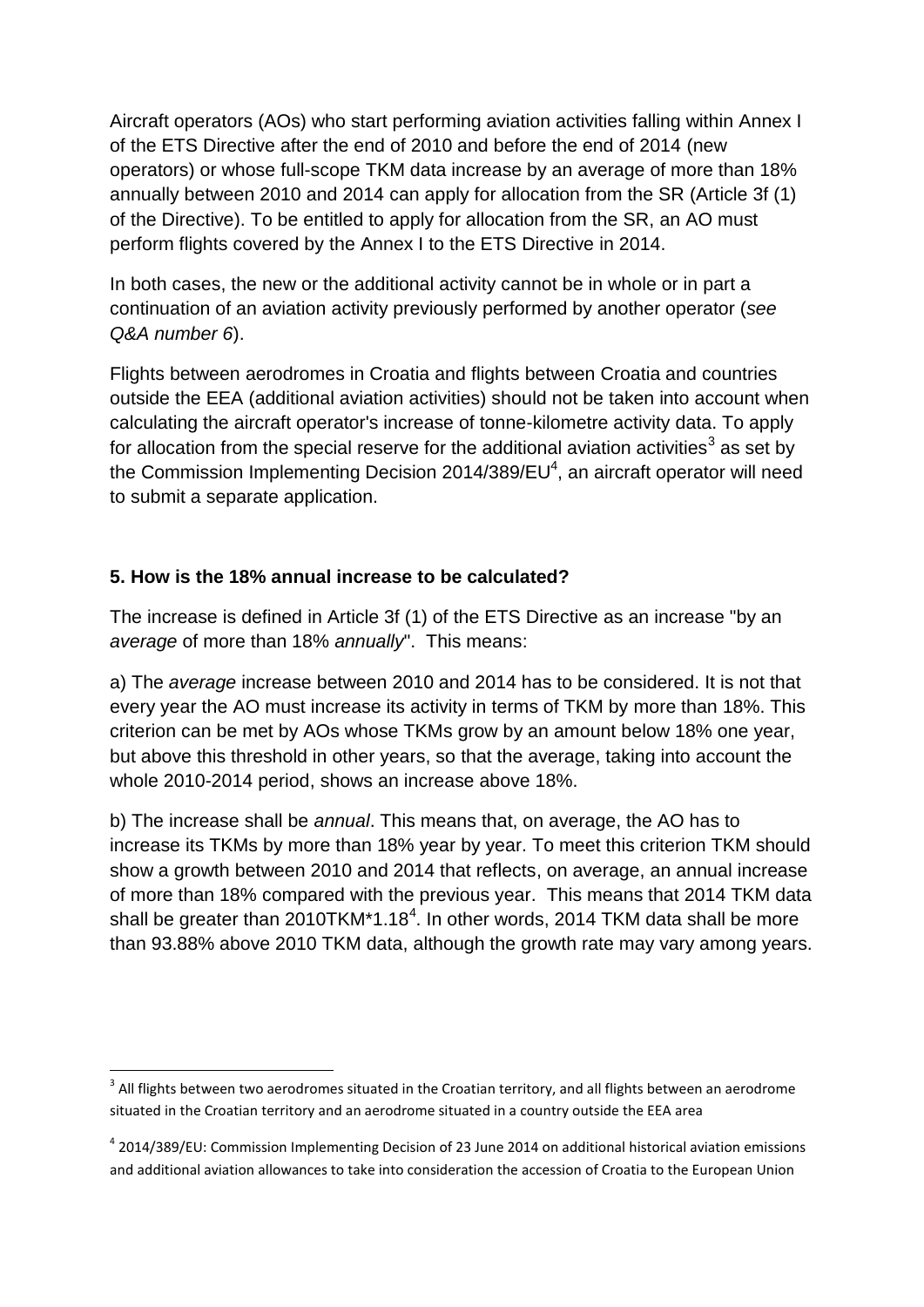# **6. When should an activity be considered a continuation of an aviation activity previously performed by another aircraft operator?**

It should be kept in mind that the Directive always refers to aviation activities covered by the ETS. Its purpose is to avoid double allocation to a single activity. Thus, the activity or additional activity of an aircraft operator shall be considered a continuation of an aviation activity previously performed by another aircraft operator when that other aircraft operator maintains the entitlement to receive free allocation for the same aviation activities (flights on the same routes for which an initial free allocation had been made pursuant Article 3e). In these cases, the eligibility criterion would not be met.

The criterion should be seen as met if an aircraft operator submits a consolidated TKM report of all aircraft operators of the same company group showing on a route basis that the growth is not just a reattribution of activities from one subsidiary company to another.

To assess when this criterion is met or not, competent authorities in the administering Member States may need information to establish whether:

• There has been an acquisition by share sale of another aircraft operator or an acquisition of business assets from another operator;

• There has been an internal corporate reorganisation or a creation of a subsidiary company that involves the transfer of flight activity within the corporate group;

• There has been a restructuring as a consequence of an insolvency, scheme of arrangement or bankruptcy resulting in the creation of a new operator performing flight activity previously undertaken by another operator or the transfer of significant flight activity to an existing operator;

• There has been some outsourcing or leasing arrangements whereby existing flight activity of an operator in receipt of free allowances is transferred to a third party who becomes the effective operator of the flights.

# **7. What happens if an AO moves from one MS to another (including changing its AOC)? Would it be considered as eligible to apply for allocation from the SR as a new entrant?**

If the AO keeps the entitlement for the initial allocation, it would not be eligible for allocation from the SR. If, on the contrary, it does not keep the allocation, it would be entitled to apply.

If however, for any reason, another AO maintains an entitlement for the initial allocation of the one that changes its administering state, this last one would not be eligible to apply to the SR.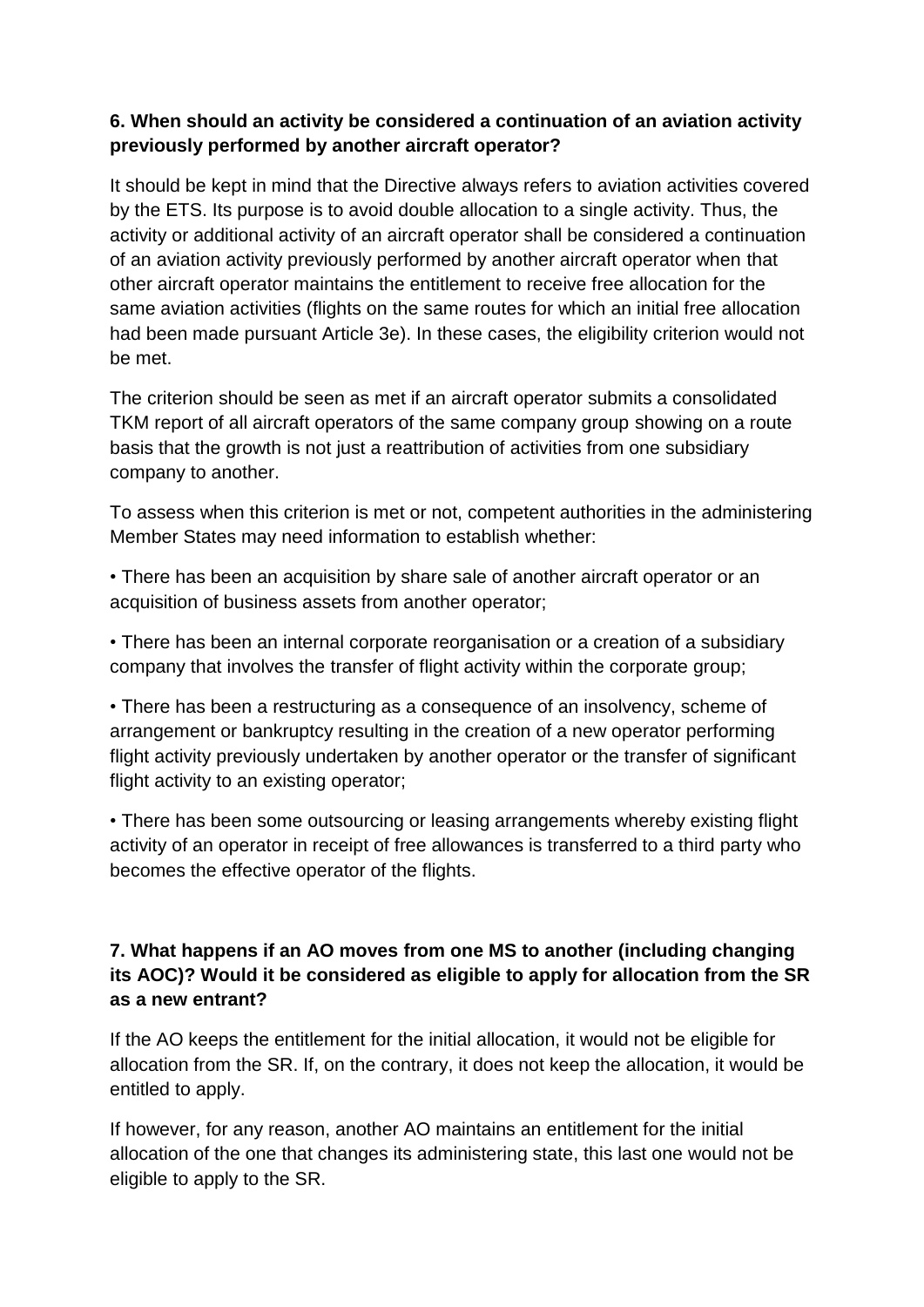#### **8. How should mergers and splits be treated?**

In case an aircraft operator splits into two aircraft operators or two aircraft operators merge into one aircraft operator the new AO or AOs in principle would not be eligible to apply for allocation from the SR as new entrants, as they would be performing an activity already allocated allowances for. However, in the case no allowances were allocated for the aviation activities of the aircraft operator(s) before the merger or split, the new operator(s) would be eligible to apply for allocation from the SR as a new entrant.

An AO, after a merger or split, who is performing aviation activities already allocated allowances for, may meet the criterion for annual increase of activity above 18%.

In the case of mergers and splits changes to the national aviation allocation tables shall be made in accordance with Article 55 of Commission regulation (EU) No 389/2013. The sum of the allocations would be left unchanged.

## **9. When and to whom should AOs operators submit applications for allocation from the SR?**

AOs wishing to apply for allocation from the SR shall submit their applications to the competent authority of their administering Member States before 30 June 2015 (Article 3f (2)).

#### **10. What must the content of the applications be?**

According to Article 3f (3) of the ETS Directive, applications shall include verified full scope 2014 TKM data and evidence that the criteria for eligibility are fulfilled.

Existing AOs who apply based on an increase of activity shall also specify:

- the percentage increase in TKM between 2010 and 2014;
- the absolute growth in TKM in the same period;
- the absolute growth in TKM in that period above the annual 18% (on average) threshold.

Member States' competent authorities may require additional information or documentation.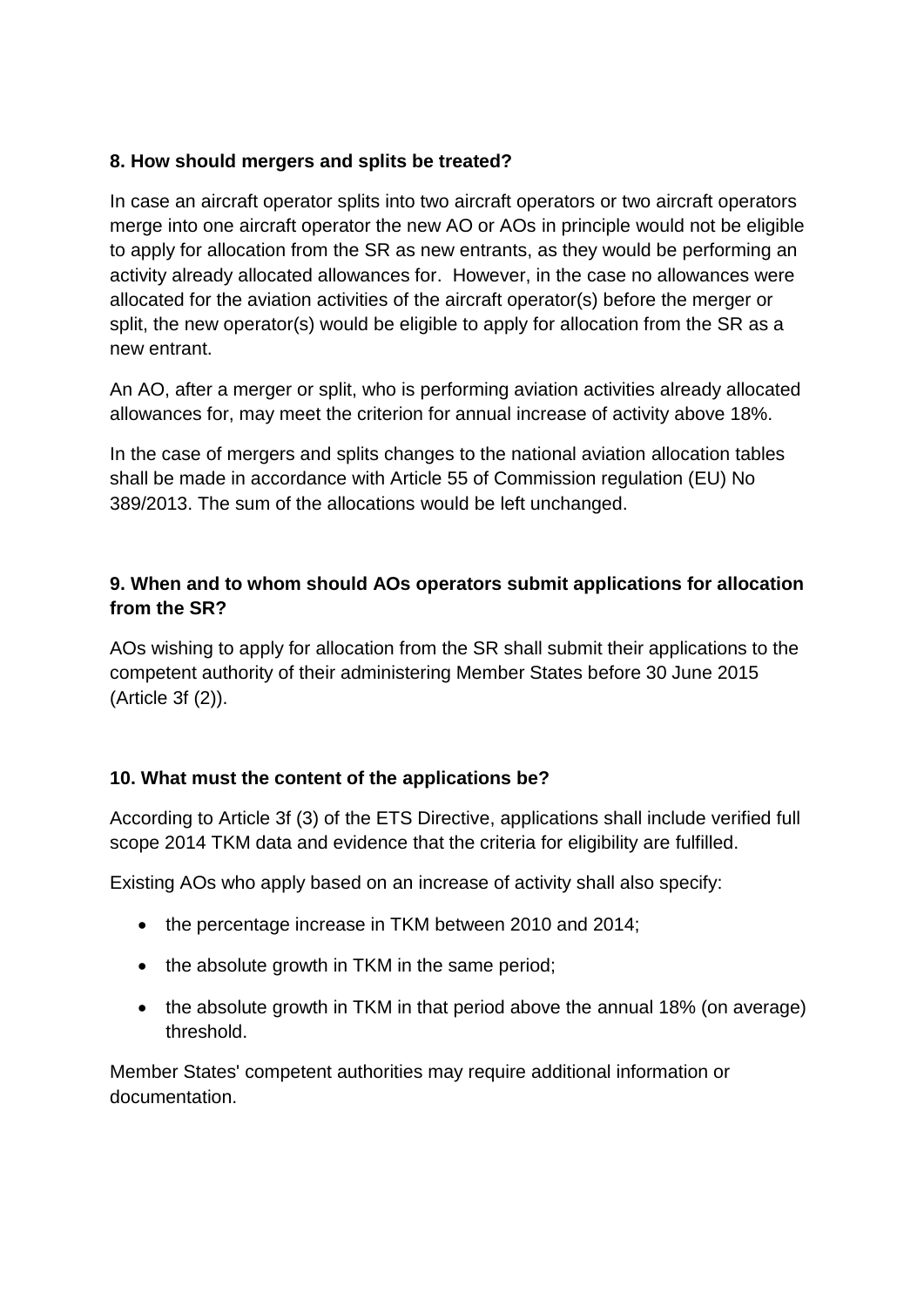# **11. If 2014 data are incomplete, or if the AO has only performed aviation activities during some months in 2014, could an estimation or extrapolation of data be used?**

No. Only verified tonne-kilometre data from aviation activities actually performed and fully documented by the aircraft operator shall be included. It is not possible to use any estimation. So, in cases where the aviation activities have not been performed during the whole year it is not possible to include extrapolations for periods when the aircraft operator was not carrying out those activities.

## **12. How will the allocation be calculated?**

Allocation from the SR will follow the adoption of the corresponding *benchmark* by the Commission.

Once all the applications have been sent by competent authorities to the Commission, the Commission shall proceed to adopt the benchmark, calculated by dividing the number of allowances in the SR by the sum of eligible TKM data (Article 3f (5)). Eligible TKM data will include all TKM data of new AOs and TKM data above the annual 18% increase threshold of those AOs that have increased their activity.

In application of Article 3f (6) of the ETS Directive, if the resulting benchmark is higher than the one used for the initial free allocation for AOs, then, this initial benchmark will be used. The benchmark used for the initial allocation was 0,00513749531377628 allowances per tonne-kilometre, equivalent to 0,000642186914222035 allowances per tonne-kilometre per year.

The benchmark should be adopted before 30 June 2016.

The allocation to each AO will then be calculated by the Member States by multiplying the benchmark by the eligible TKM data. Eligible TKM data will include all TKM data for new AOs and TKM data above the annual 18% increase threshold for those AOs that have increased their activity (Article 3f (7)).

The allocation to an AO whose TKM data show an increase above the 18% threshold shall not exceed 1 000 000 allowances (Article 3f (2)).

# **13. Adjustments, annual allocation and issuance**

According to Article 3f (7) of the Directive, the annual amount of allowances is obtained by dividing the total allocation by the number of full calendar years remaining in the period (so, by four, from 2017 to 2020).

The allocation, calculated as explained in Q&A 12, refers to the whole 2013-2020 period, but it will be issued on yearly basis between 2017 and 2020.